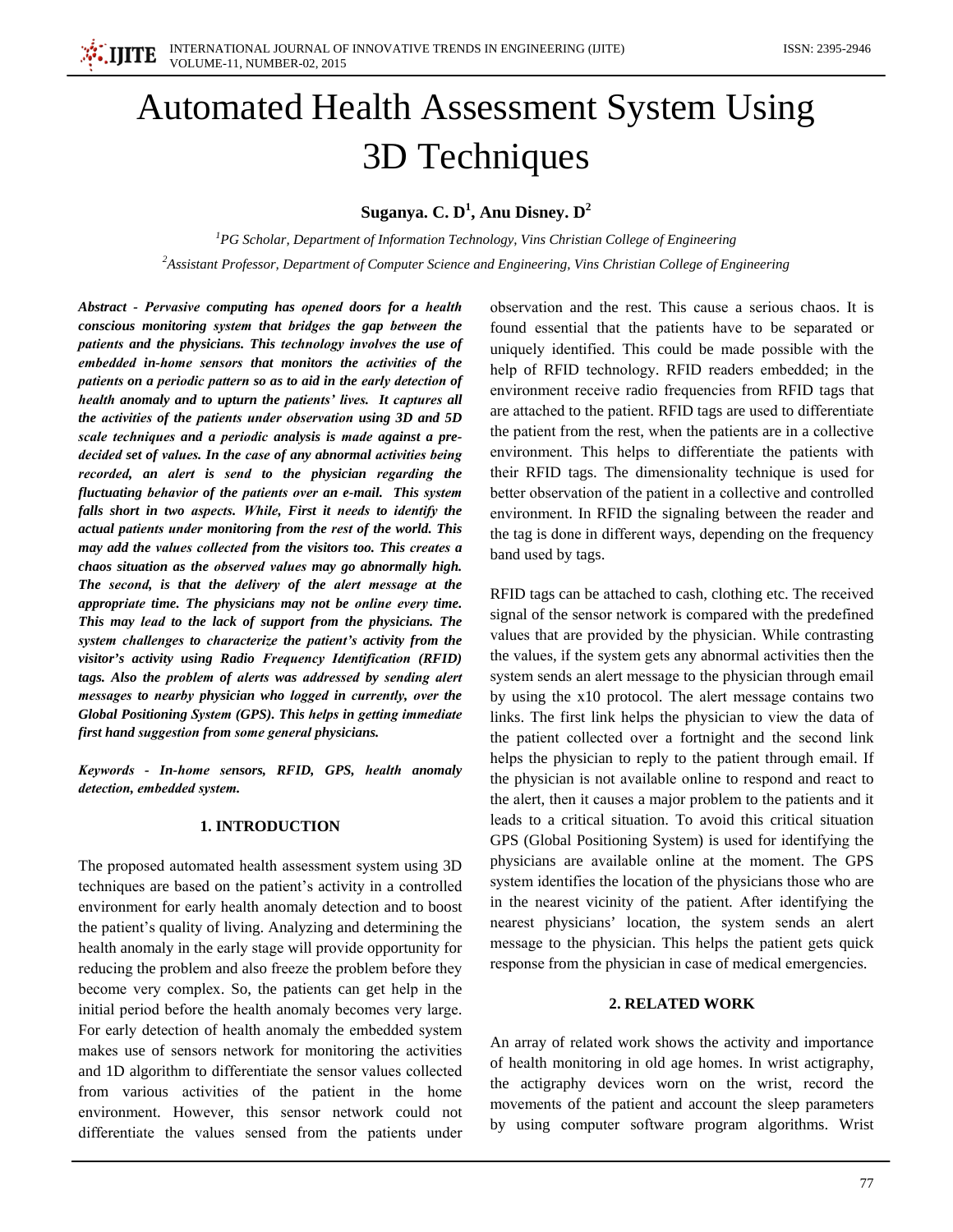INTERNATIONAL JOURNAL OF INNOVATIVE TRENDS IN ENGINEERING (IJITE) **VOLUME-11, NUMBER-02, 2015** 

actigraphy accounts, the sleep latency, sleep disorders etc. Actigraphy validates the night time sleep parameters efficiently, while it fails to reach the mark when it comes to monitoring the day time sleep parameters [8]. Video based monitoring systems have been introduced and are used to enhance the monitoring patterns during both day and night time fall detection using fuzzy clustering techniques. The fuzzy set techniques are applied to the input values to detect the states related to fall detection. Machine learning techniques have been added to these techniques to further enhance the fall detection techniques [5]. To further add interactivity to this fall detection domain, smart phone based interactions have been introduced to his model. Smart phones being an intimate part of modern humans, the fall detection system has been coupled with smart phones by sending fall detection alerts to the concerned persons, which makes the system a bit alive. Smart phone integration introduced various problems regarding real time operations, power consumption, usability etc. [4].

More methods are introduced for health detection using daily activity monitoring systems using passive sensors. The health detection pattern is based on detection an interruption in a daily activity and analyzing it based on the patterns. This system will address a wide range of patterns for health detection when compared to the previous system based on fall detection by including multiple user activities. This introduces further challenges to the system like the efficiency in determining the health problem, the range of algorithms to be introduced for monitoring the user daily activities, the monitoring hurdles etc $[6]$ . To enhance the accuracy in early health detection by monitoring the daily user activities, Markov models have been introduced. This will introduce certain methodologies that enhance the accuracy in early health detection by monitoring the daily activities of the user. The Markov model faced difficulties in the health detection methodologies, when the monitored data is not proper which is given as input. An incorrect input value will destabilize the system's ability in guessing the results, because of huge amounts of variations in classifying data [2].

To overcome the discrepancies in collected data from normal day time activities of the user, statistical predictive algorithms are introduces. This will detect the anomalies based on statistics and not direct data collection, which gave predictable results. This model is based on monitoring the indoor room activity times, average number of indoor room movement patterns of the user, etc. The collected data will be monitored by in-home monitoring systems. This system faced certain challenges in data collection such as maintaining accuracy of collecting user data such as body temperatures because of other environmental factors [3].

Ultra wideband radio devices based model to overcome the above problem. This method has been deployed to monitor the health patterns in the case of dementia patients [7]. Automated embedded health assessment tests various features using in home sensors by sensing the patient including the time with visitors and classify the values using 1-D algorithms [1]. There are some challenges in this approach that need to be approached such as health monitoring, comprehend the patients and the visitors and location based health alerts.

## **3. PROPOSED SYSTEM**

This system implements a location based alert system using GPS technology, in the case of a medical emergency. It also addresses the patient specific monitoring using RFID tagging of the patient in a controlled environment using an in-home health monitoring and early detection system. RFID tags are helpful in identifying an object in a collective environment by emitting or responding to an emitted signal based on the type of tag used. GPS is a technology helpful in finding an object location in the face of earth. This enhances the existing methodology for early health alert detection system in a controlled environment. A location based alert system using GPS technology is introduced to help the patients in the case of medical emergency.

This location based alert system is expected to decrease the response time in the case of a medical emergency, *i.e.*, *it has* the potential for saving a few more extra time in emergent situation. Users are monitored to get data like heart rate, body temperature and also sleep patterns. These are omitted in the collective environments in the existing system. This will enable enhanced data collection in a health monitoring system, which in turn increases the chance of detecting health conditions in an in-home environment. By the use of the above two technologies, the proposed system adds a set of features to the existing health detection and alter systems.

A schematic for location based health alerts for in home sensor based health monitoring, as illustrated in Figure.1. The schematic contains four types of modules; they are monitoring module, analysis module, alert module and location module and remote end module.